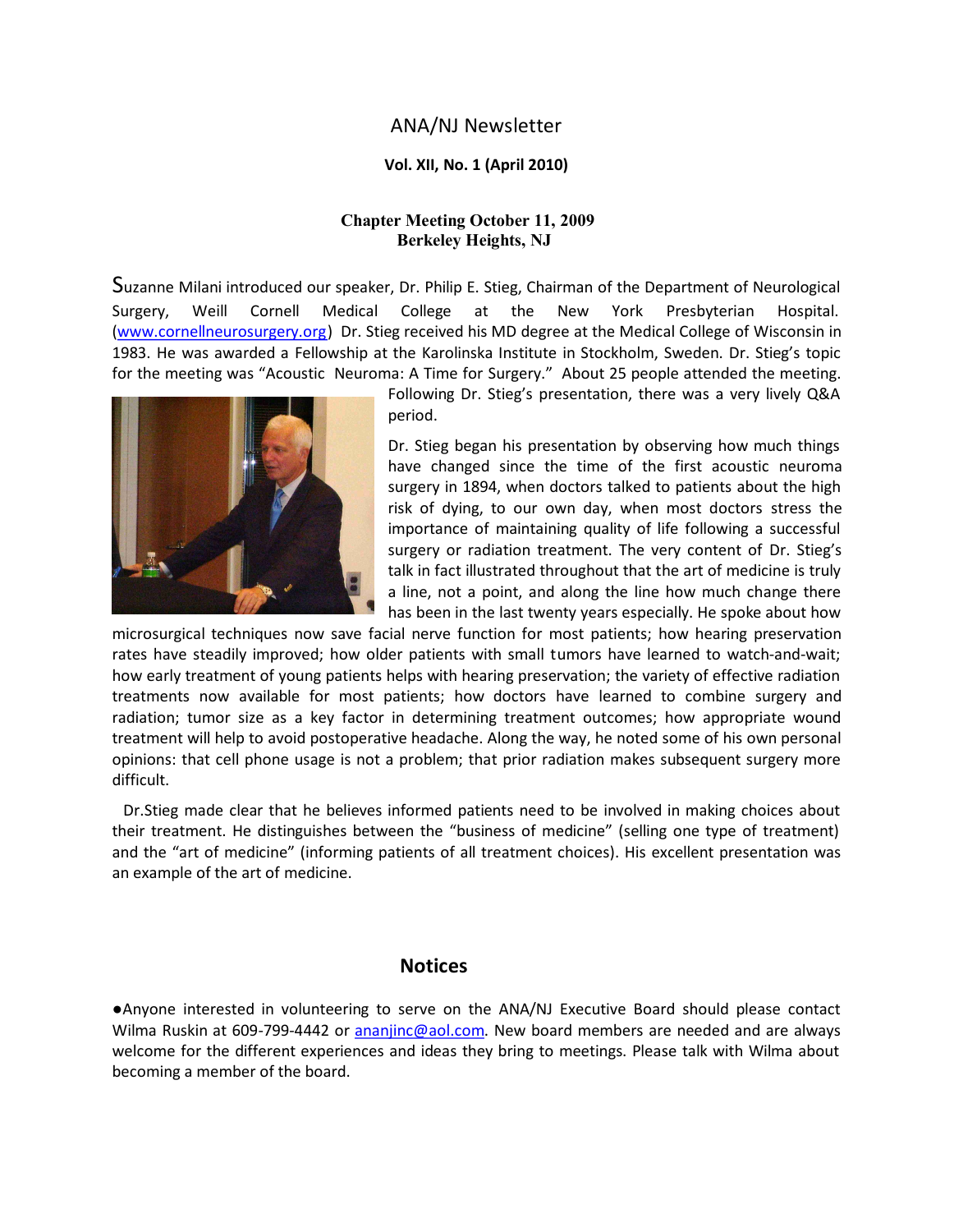●An article in *USNews&WorldReport* entitled "Patients Making Their Voices Heard" (December, 2009) reports that 12 medical centers in the USA are testing a formal process of "shared decision making" for health conditions such as early stage breast and prostate cancer, lower back pain and coronary heart disease. One participating physician has observed: "Patients, when well informed, will make different decisions than doctors – with no adverse outcomes, and maybe better outcomes." Supporting the work of the centers is the Foundation for Informed Medical Decision Making. The website reports: "A recent survey of patients conducted by the University of Michigan found that fewer than one in five was asked by their health care provider about their preferences for care. Less than 50% were able to answer basic questions about their condition and its treatment. . .The survey also found that providers often neglected to tell patients about the potential disadvantages of treatments or tests that they recommended." (See www.informedmedicaldecisions.org)

●The FDA has warned that use of the contrast dye gadolinium is contraindicated for patients who suffer from acute or chronic kidney disease. Such patients may run a risk of NSF, nephrogenic systemic fibrosis, a rare skin/joint disorder. MRI patients should inform their doctor and radiologist of any serious renal condition. (See www.pathmax.com/dermweb, website of the International Center for NSF Research)

●The Acoustic Neuroma Association provides PubMed abstracts of important medical journal articles about acoustic neuroma directly on its website, www.anausa.org. Click on the Members Only button on the homepage, type in username and password, and go to the link for Medical Journal Articles. You will also find the Physician's Directory and the Medical Centers Directory. (For information about PubMed and the National Library of Medicine, see ANA/NJ Newsletter, Sept 2007)

# **The ANA Patient Survey, 2008: Some Observations**

The results of ANA's Patient Survey for 2007-2008 are available online and reports on the survey have been published in ANA *Notes*, Issue 108 (Dec 2008) and Issue 110 (June 2009). Some highlights ofsurvey findings are as follows:

- The respondents were 62% female and 38% male.
- Single-sided hearing loss (88%), tinnitus (73%) and vertigo or balance disturbance (59%) were the three most reported symptoms of AN.
- More patients (73%) than in the 1983 (57%) or 1998 (64%) surveys reported tinnitus as a symptom.
- Tumor size at initial diagnosis showed a decrease compared to past surveys.
- Of the 1,967 participants in the survey, 8% did not know the size of their tumor at diagnosis.
- The percentage of patients treated by microsurgery (60%) has decreased while those opting for radiation treatment (20%) or watch-and-wait (20%) has increased.
- 49% of patients who had surgery reported no complications following their surgery.
- The largest number of rehabilitation therapies after treatment was reported by microsurgery patients.
- Tumor regrowth following initial micro-surgery was reported at 7%.
- The majority (77%) of watch-and-wait patients reported no change in size of tumor from initial diagnosis to time of survey (average 4.2 years).
- Of the 271 patients who had single-dose radiosurgery, 194 (72%) did not know the marginal radiation dose that they received.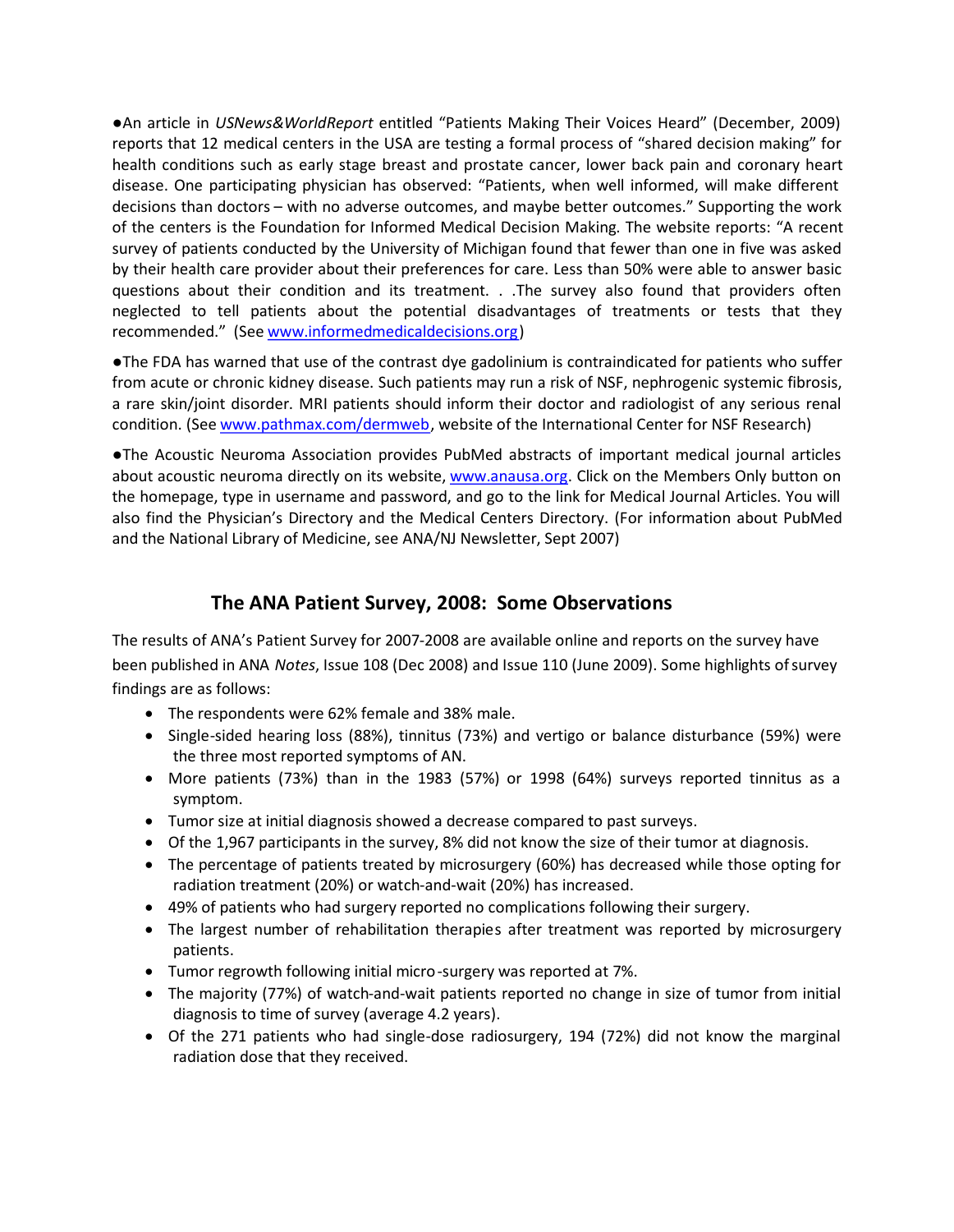Acoustic neuroma patients have become increasingly concerned about quality of life issues. Appropriately, the survey reports extensively on pre-and post-treatment experiences for 15 AN symptoms: hearing loss, tinnitus, balance problems, facial weakness, headaches, eye problems, change in smell or taste, facial twitching, facial numbness, ear fullness, difficulty swallowing, difficulty concentrating, fatigue, depression, memory difficulties. The data is presented according to treatment type in tables that show the incidence of the symptoms "At Initial Diagnosis" and "At Present" (i.e., at the time the survey was completed). There is a helpful Chart No.1 bar graph for comparing percentages of "Respondents Reporting Symptoms by Treatment Type." It should be noted that tumor size has not been factored in for any of these comparisons. In other words, for example, differences in posttreatment hearing loss or severity of headaches are not related to initial tumor size. Our understanding is that ANA is working to use the data generated by the survey to create a searchable online database that will incorporate key factors such as tumor size. Patients will be able to use the database to make all the special comparisons they would like to see.

 Users of the survey are advised that "The information from all ANA surveys was self-reported. No attempt was made to confirm or verify the accuracy of reported data. The results are a compilation of this self-reported data only. They are not intended to provide conclusive information regarding causality."

 The 2008 data for "Memory Difficulties" was interesting to consider. For one thing, since the ANA survey in 1998 did not cite memory problems as a patient symptom at initial diagnosis, ANA/NJ reported in its April 2008 newsletter that memory problems for AN patients were post-treatment. This was an error. Actually, as the 2008 survey reports, most AN patients who experienced memory problems did so before treatment, and these problems continued or even increased in frequency after treatment. That this was the case for Watch & Wait patients is particularly significant. Among this group of 380 respondents, 54 (14%) reported experiencing memory difficulties at initial diagnosis of their AN, and about one-third of these said that their difficulties increased in frequency during an average time of 4.2 years from diagnosis to the time of the survey. The big question is: why did memory difficulties worsen during this time for these untreated Watch & Wait patients? In response, we can cite the following reported data for consideration:

- From "At Initial Diagnosis" to "At Present," there was the average time lapse of 4.2 years.
- During this time, tumor size changed (increased in size?) for 23% of the 380 patients in the Watch & Wait group.
- The "At Present" data for the respondents with memory difficulties shows increasing problems with hearing, concentration, tinnitus and fatigue.
- The "At Present" data shows some but fewer problems with depression, balance and headaches.

Perhaps, as in the article in this newsletter on "Acoustic Neuroma & Memory Problems" (April 2007), we should simply once again underscore the importance of "attention-busters" such as hearing loss, tinnitus, fatigue and difficulties with concentration. As we quoted: "The true art of memory is the art of attention."

 We had some difficulties with terminology used for this report. Most confusing, the term "Symptoms" is used both for evidence of a tumor and for problems or complications resulting from the treatment of the tumor. The report states: "All symptoms reported are those experienced by respondents regardless of their treatment status. The reader can delve into each symptom reported on a pre- and post treatment basis to determine if the symptom appears to be associated with the existence of the tumor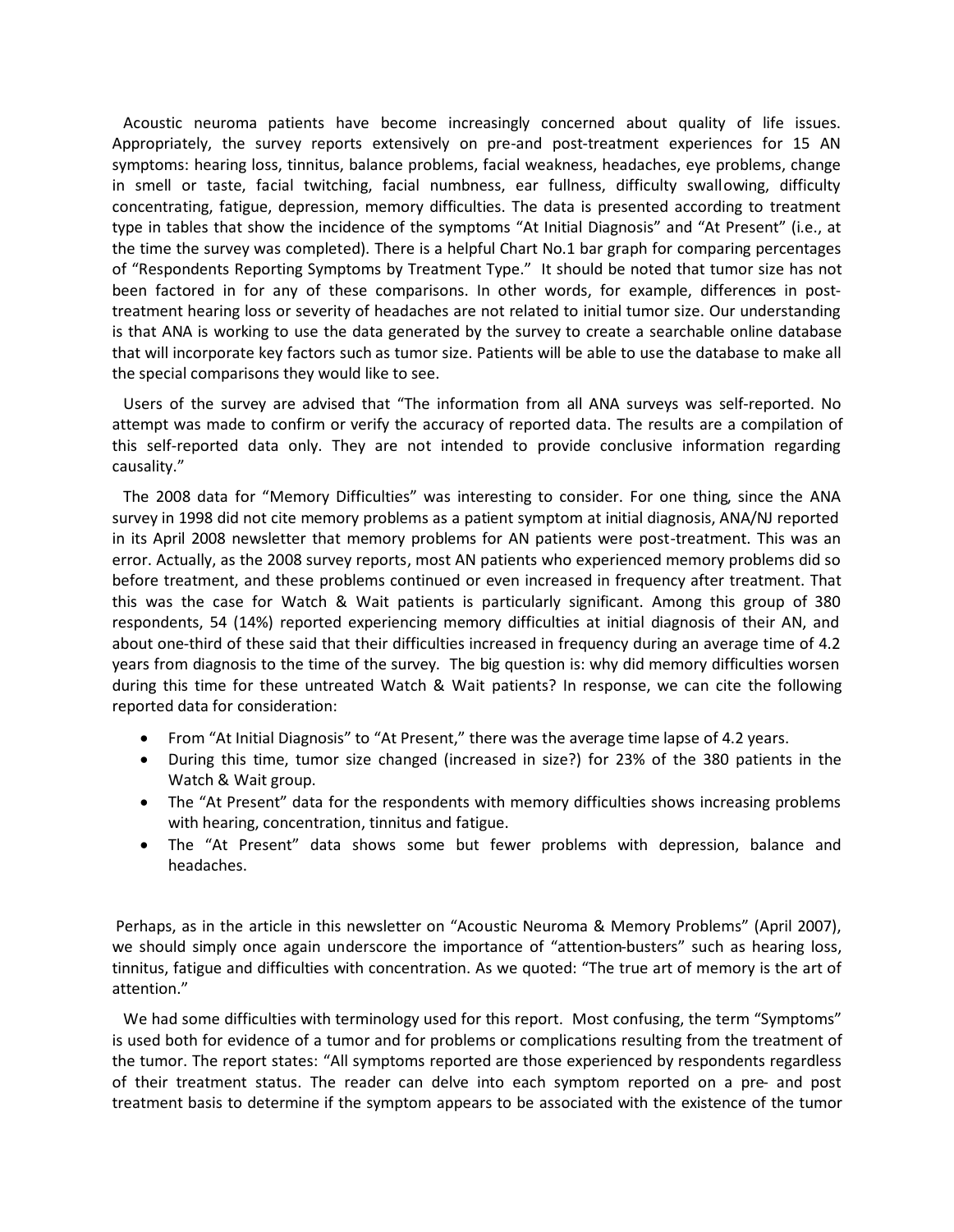or if it appears to be the result of treatment." But when using the "At Initial Onset" & "At Present" tables for symptoms, this distinction will not be easy to make. It will be difficult, too, for many AN patients to accept that various post-treatment complications such as facial/eye weaknesses should be called "Symptoms." Curiously, the term "Complications" is reserved in the report for relatively rare occurrences such as CSF leak and hydrocephalus. The more common and distressful facial/eye complications are found identified and subsumed under the rather neutral heading of "Post-Treatment Rehabilitation Therapies."

 Tumor regrowth following microsurgery was reported at 7%. This rate of regrowth appears a bit high; possible errors in patient self-reporting are examined. Recently, at the 2007 International Conference on Vestibular Schwannoma in Barcelona, Spain, the incidence of tumor regrowth, with variation depending on level of experience, was quoted as 0.3-3% for microsurgery and 2-6% for radiosurgery (See ANA *Notes*, Sept 2007). The 2008 survey gives no figures for radiosurgery or radiotherapy.

 Preservation of useful hearing has been a main area of concern for AN patients. Readers of the 2008 survey will want to review the data it provides for post-treatment hearing outcomes for single-dose radiosurgery (SSR) and fractionated radiotherapy (FSR). The report shows that these types of radiation treatment were administered mainly (91%) during the period 2000 to 2008. Tumor size is not recorded for specific outcomes, but the report shows that most tumors treated were 2.5 cm or bebw. The "Hearing Statistics" tables in the report show: for 239 SSR patients, 45% had Class 1-2 hearing ability 1-2 hearing ability before treatment and 26% following treatment. About 32% of survey respondents for both SSR and FSR were unable to provide data on their hearing ability before or after treatment.

## **Victor Mankoski in the Spotlight**



Loyalty to family, friends and place are strong threads woven through Victor Mankoski's life. He lives close to where he grew up, has been married for 34 years to a woman he has known since kindergarten and maintains friendships that go back even further. Victor and his wife Linda were in the same high school class, had many of the same friends and will soon attend their 45<sup>th</sup> year HS reunion together. He did attend college in Missouri and Connecticut but then returned to NJ and got his graduate degree at Jersey City State College and his certification as a school administrator at Seton Hall University.

Victor took a life transforming job in 1966, after his freshman year in college, as a lifeguard at Woodbridge State School. There he discovered his love of working with special needs kids. "They made me

feel so special." Those pivotal relationships with the kids and their families, like so many of the relationships in his life, have been maintained over the years. As a result of this experience, Victor commenced a career working with the disabled, first as a special education teacher and later as a supervisor, a Vice Principal and then Administrator.

Victor and Linda raised their two children, Sara and Seth, around the corner from where they have now lived for the past 16 years. Their lovely home is warm and welcoming and Victor is rightfully proud of the great room which he designed himself. Victor is now retired and is enjoying pursuing his lifelong interest in art by taking water color painting classes two or three times a week. He also takes disabled adults bowling one day a week for the Arc of Union County.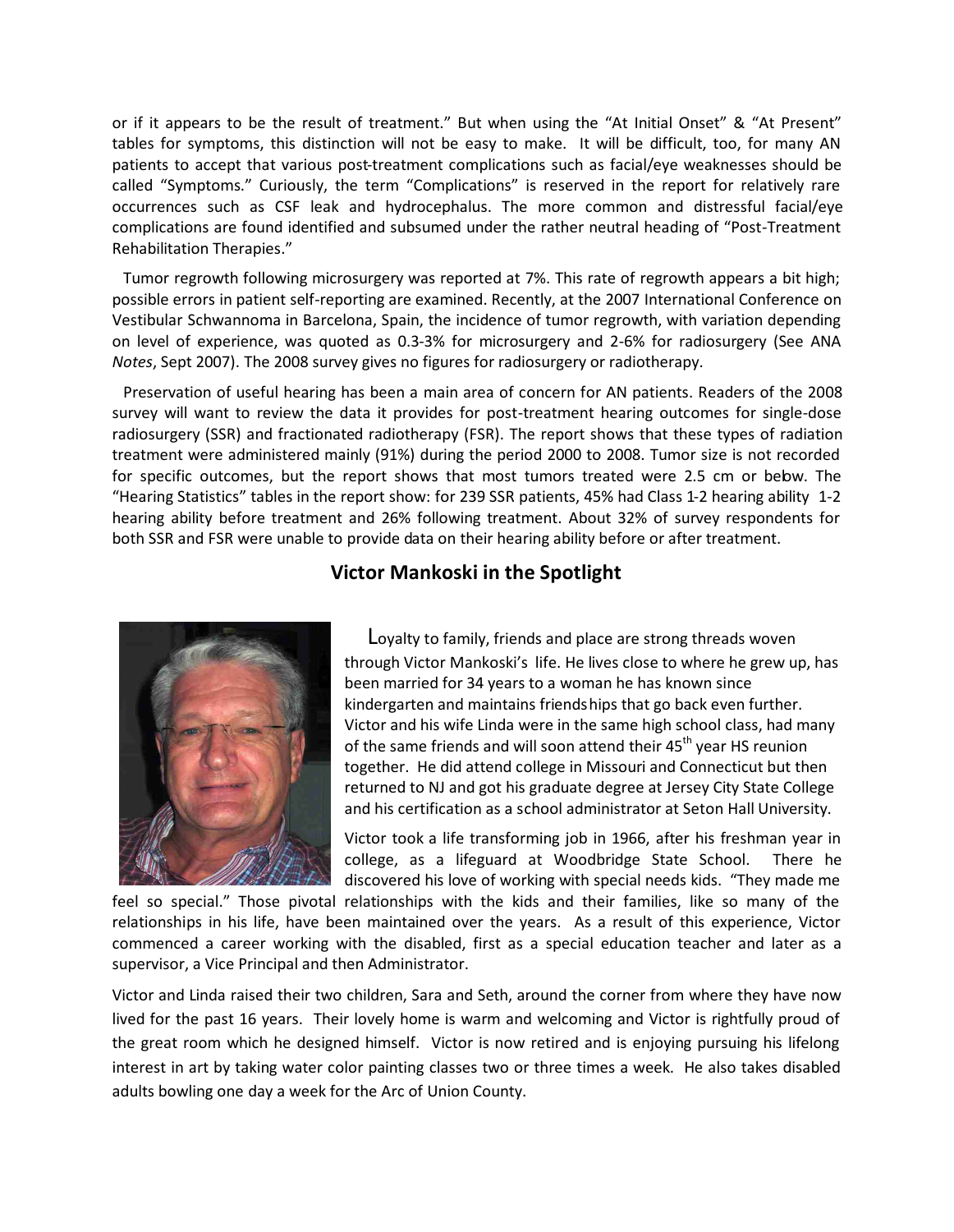In 1999, Victor was out walking one day in his quiet residential neighborhood when he heard what sounded like two gunshots followed by muffled hearing. A few days later his hearing returned, but a month later the same thing happened. A nurse practitioner advised him to go see an ENT who then sent him for an MRI. The ENT said it was a million to one that it would result in anything, but when he saw the negative results along with the actual MRI, he did not feel what he was seeing matched the written report. He sent Victor for a closed MRI which showed that he had an 8.5 mm tumor on his vestibular nerve.

Victor explored his options visiting several doctors before making his decision for surgery. He visited Drs Kwartler and Hodosh in Summit, and then went to Thomas Jefferson Hospital in Philadelphia where he met and really liked Dr. Sataloff. However, after surgery was scheduled for the summer of 2000, Dr Sataloff informed him that the procedure he would use would be the translabyrinthine approach which would render Victor deaf in the affected ear. Having done his homework and read about the three surgical options, Victor questioned why he wouldn't do a middle fossa procedure for such a small tumor. He asked where the best place to go for a middle fossa procedure would be and was given the name of House Ear Clinic in California. He located them on the internet and called them. Within a half hour Victor received a call back by one of their interns, a Dr Chen from Australia. Dr Chen confirmed that with such a small tumor a middle fossa approach would be best and asked that the tests be mailed to House Ear for review. Victor overnight mailed the tests to House Ear and had a return call from Dr Slattery who advised that he would be a good candidate for the middle fossa approach and gave Victor references to call. Victor called those references and all of them said good things about House Ear. When he advised the doctor from Philadelphia of his decision, Dr Sataloff advised that he could also do a middle fossa procedure but conceded that this procedure would involve more risk since he did not do it regularly.

Victor cannot say enough good things about the treatment he received from House Ear in the summer of 2000. He and his wife spent about three weeks in California and made good friends with three other patients and their spouses who were staying in the same place and going through the same procedure. He spent three days in ICU then another four days in the hospital. They then stayed in the area for two weeks after the procedure as advised for follow up. Victor was able to do a lot but did fatigue easily. He returned to work after Thanksgiving and even went snow skiing that winter having resumed a normal schedule. His fatigue and balance issues were pretty much resolved by May or June of 2001.

For the first five years, MRI's were negative and all was well. When Victor had his seven-year follow up MRI he was shocked to be told that not only did he have another tumor but it was already 2.5 by 3 cm and was on his facial nerve. This was devastating. Not only did House Ear tell him that they couldn't do a middle fossa procedure, they were even hesitant to do the translabyrinthine procedure because of the risk to his facial nerve. They asked him to consider radiosurgery, but he was concerned about possible complications which might result if he was to have a  $3<sup>rd</sup>$  tumor. As a result Victor made the decision to return to House Ear for microsurgery. Again it was an amazing experience. When Victor and Linda returned to California, now in 2007, they were met by some of the same staff as they had dealt with before. He was greeted as an old friend at the hospital residence where Linda stayed while Victor was hospitalized. He was similarly greeted in admissions, and by the recovery nurse and anesthesiologist.

Drs Hitselberger, Neurosurgeon, and Slattery, Otolaryngologist, did an amazing job in shaving the tumor off his facial nerve yet leaving it intact and undamaged. Victor had a Baha implant at the same time knowing he would be deaf in the affected ear after the surgery. His audiologist at home, Dr DiSogra, was able to program the hearing device which was attached several months later. In addition to the deafness, Victor experienced extreme fatigue after the surgery. His doctor explained this to him by saying "consider yourself like a twin engine plane flying on one engine."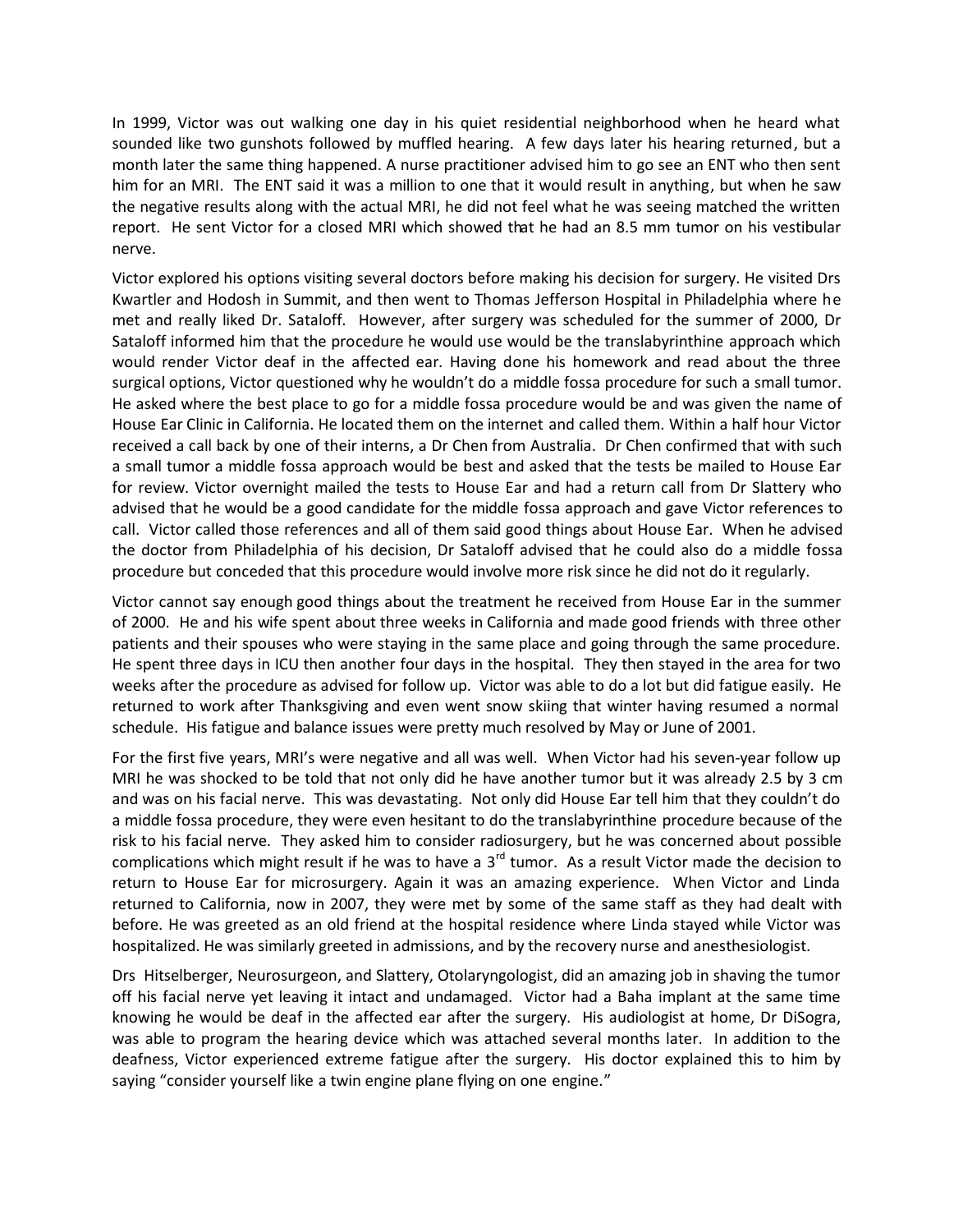All things considered, Victor says he is "incredibly blessed and very lucky." He has had the support of his wife, his family, and his friends throughout it all. He and Linda have always enjoyed traveling, having traveled to many places throughout Europe, Tahiti, the Orient and Australia. They are currently looking forward to a Mediterranean cruise this summer.

#### *Interview by Kristin Ingersoll*

#### *Editor's Note*:

Victor Mankoski tells of having a "Baha" implant for single-sided deafness (SSD) at the time of his second surgery. The Baha system is manufactured by Cochlear Americas. A second bone anchored hearing system was FDA approved in August 2009, Oticon Medical's "Pronto." Both systems require minor surgery. And now we learn that another company, SonitusMedical, is currently developing a nonsurgical "SoundBite" system for SSD that transmits sound via the teeth using an ITM (in the mouth) hearing device.



### **Spring Meeting**

# *"Coping with the Aftermath of Acoustic Neuroma"*

## *An Informal Patients Panel & Discussion*

Our Panelists will discuss experiences with:

Balance Problems

Facial/Eye Problems

Tinnitus

Fatigue & Depression

Headache

## **Sunday, April 18, 2010 1-3 PM**

Summit Medical Group, Lawrence Pavilion

One Diamond Hill Road

Berkeley Heights, NJ 07922

Q & A Refreshments Social Time

If you plan to attend the meeting, please RSVP to Wilma Ruskin at

info@ananj.org or 609-799-4442